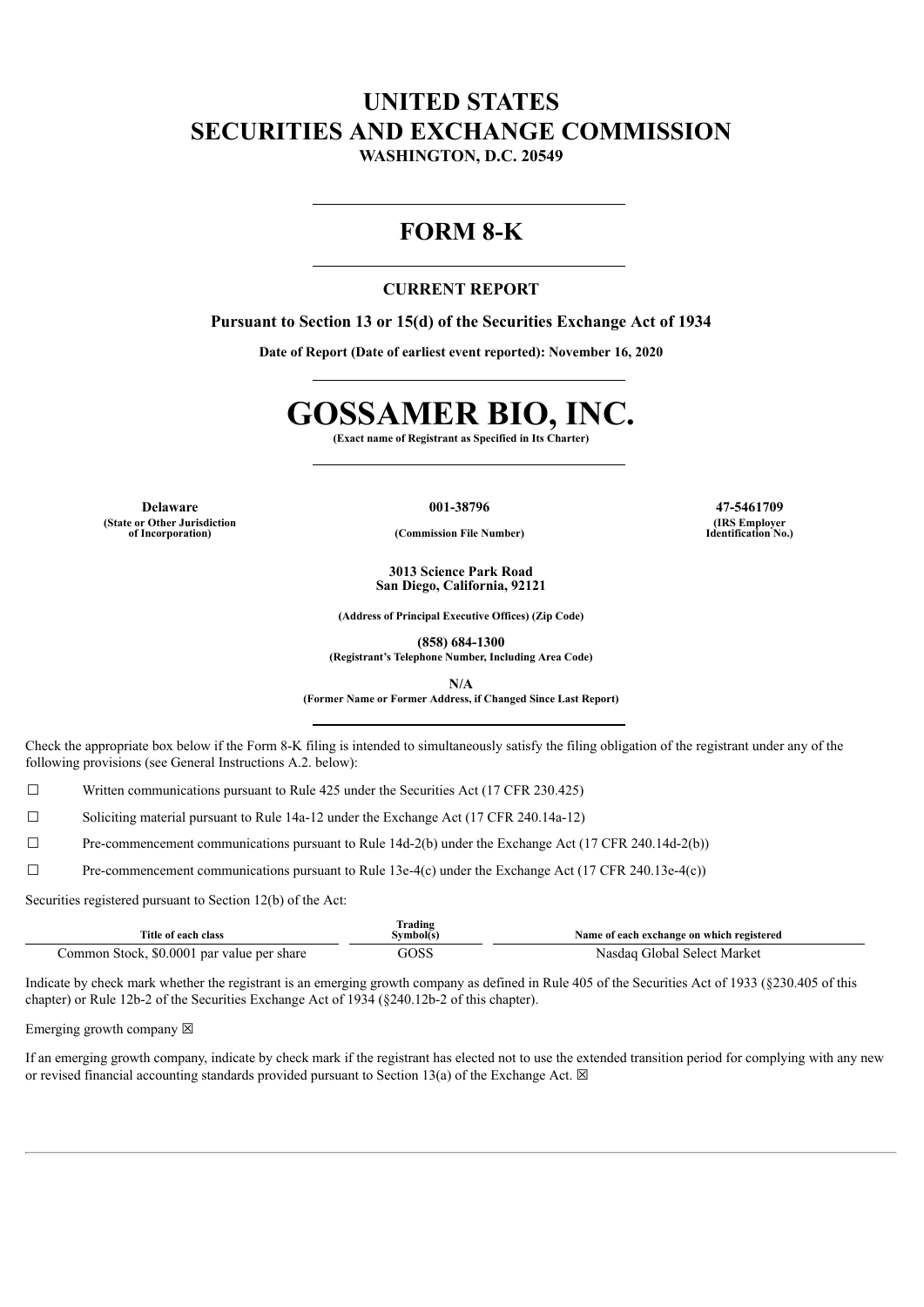### Item 5.02 Departure of Directors or Certain Officers; Election of Directors; Appointment of Certain Officers; Compensatory Arrangements of **Certain Officers.**

Effective November 16, 2020 (the "Effective Date"), Faheem Hasnain was appointed as the President and Chief Executive Officer of Gossamer Bio, Inc. (the "Company"), replacing Sheila Gujrathi, M.D. Dr. Gujrathi also ceased serving as a member of the Company's board of directors on such date. Mr. Hasnain is a Co-Founder, former Chief Executive Officer, and current Chairman of the Company. Dr. Gujrathi will continue in an advisory role to the Company.

In connection with Dr. Gujrathi's departure, the Company, Gossamer Bio Services, Inc., a wholly-owned subsidiary of the Company ("Services"), and Dr. Gujrathi entered into a Transition Agreement (the "Transition Agreement"), pursuant to which she will be entitled to receive the cash and continued healthcare coverage Severance Benefits, as such term is defined in that certain Employment Letter, dated January 4, 2018, by and between Dr. Gujrathi, and Services, which was attached as Exhibit 10.8 to the Company's Annual Report on Form 10-K for the fiscal year ended December 31, 2019 (the "Annual Report") filed with the Securities and Exchange Commission ("SEC") on March 24, 2020. Dr. Gujrathi will also receive 18 months' accelerated vesting of her outstanding restricted stock upon effectiveness of the Transition Agreement. All of Dr. Gujrathi's remaining unvested restricted stock and all of her outstanding stock option and restricted stock unit awards (whether vested or unvested) were forfeited and cancelled effective on the Effective Date.

The full biography and other information with respect to Mr. Hasnain required by Item 5.02(c) of Form 8-K are included in the Company's proxy statement on Schedule 14A for the 2020 annual meeting of stockholders filed with the SEC on April 27, 2020 under the headings "Information Regarding Directors" and "Certain Relationships and Related Person Transactions—Other Transactions and Arrangements," and such biography and information are incorporated herein by reference.

In connection with Mr. Hasnain's appointment, the Company and Services agreed to an amended letter agreement (the "Amended Hasnain Letter Agreement") with Mr. Hasnain, effective November 16, 2020, setting forth the terms of his employment. The Amended Hasnain Letter Agreement amends and restates the letter agreement entered into by the Company with Mr. Hasnain on June 3, 2019 (the "Existing Hasnain Letter Agreement"). Under the Amended Hasnain Letter Agreement, Mr. Hasnain's annual base salary will be \$572,000, and his target annual bonus will be 50% of his base salary. The Company expects to issue Mr. Hasnain stock option and/or restricted stock unit awards in connection with his new role, but such awards have not yet been determined. The Amended Hasnain Letter Agreement will also provide Mr. Hasnain with certain severance benefits if the Company terminates his employment other than for cause or he resigns for good reason, and other than as a result of death or disability: (1) continued payment of his base salary at the then-current rate for 12 months (increased to 18 months if such termination occurs within 12 months following a change in control), paid in accordance to the Company's payroll practices; (2) a payment equal to his target annual bonus opportunity, pro-rated for the portion of the current calendar year in which he was employed, payable in a lump sum payment 60 days following the date of termination (which bonus payment will not be prorated if such termination occurs within 12 months following a change in control); and (3) payment of the full premium for continued health plan coverage for up to 12 months following the date of termination (increased to 18 months if such termination occurs within 12 months following a change in control). The existing acceleration provisions in the Existing Hasnain Letter Agreement will continue to apply to his existing restricted stock and equity awards and will apply to any equity awards granted to him during his employment.

The Existing Hasnain Letter Agreement was attached as Exhibit 10.9 to the Company's Annual Report.

The foregoing descriptions of the Transition Agreement and the Amended Hasnain Letter Agreement do not purport to be complete and are qualified in its entirety by reference to the actual Transition Agreement and the Amended Hasnain Letter Agreement, copies of which will be filed as exhibits to the Company's Annual Report on Form 10-K to be filed with respect to the fiscal year ending December 31, 2020.

1